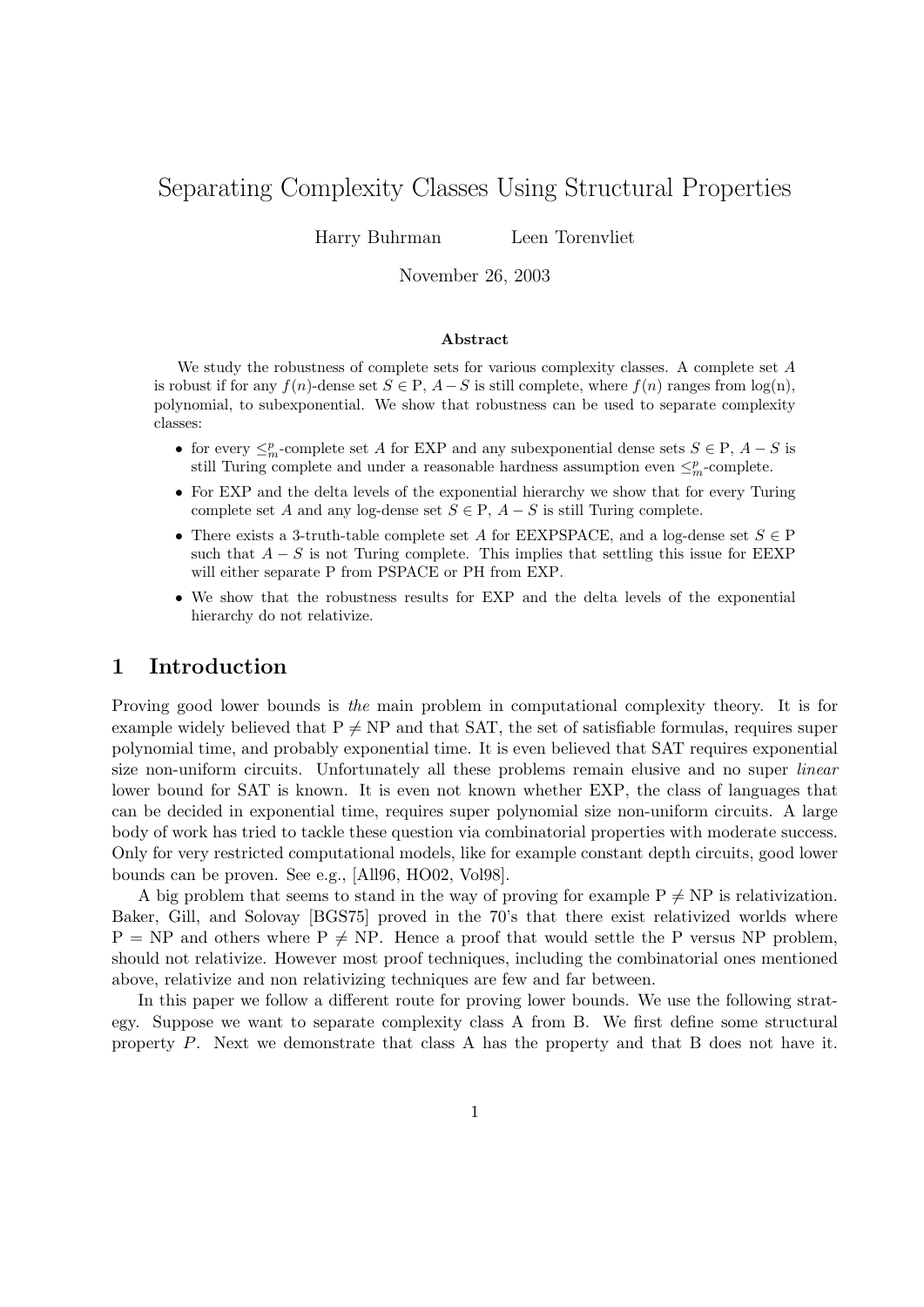We can then conclude that  $A \neq B$ . It was Post [Pos44] who proposed this line of attack in computability theory and though the property that eventually came out was arguably not as simple as Post envisioned [Deg73], the program was successful. Similar proposals have been made before in computational complexity theory [Sel79, BvMFT00]. Their status: the jury is still out.

The property that we study in this paper is the *robustness* of complete sets. Take any complete set A, say for EXP, and let S be a set in P. We call A robust if  $A - S$  is still complete for EXP. Note that if we don't restrict the density of S we could set  $S = \Sigma^*$  and in that case  $A-S = \emptyset$  is not complete for EXP. We will therefore only be interested in sets of sub-exponential density. It turns out that the density on one hand and the type of completeness, i.e., many-one, bounded-truth table or Turing, on the other gives a good handle to separate complexity classes. Thus our approach is tunable in three dimensions: density, complexity and reduction type, and leads to interesting results in all three directions. In addition we show that our approach does not relativize.

In [BHT98] we showed for any  $\leq^p_m$ -complete set A for EXP and for any polynomially dense set, also sometimes called sparse,  $S \in \mathcal{P}$ , that  $A - S$  is still  $\leq^p_m$ -complete for EXP. We examine here what happens if the density of  $S \in \mathcal{P}$  is subexponential,  $||S|| \leq 2^{n^{\epsilon}}$  for any  $\epsilon > 0$ . We show that if there exist sets in E that require  $2^{\Omega(n)}$ -sized circuits, then  $A-S$  is still  $\leq^p_m$ -complete. We show a relativized world where  $A-S$  is not even  $\leq^p_{tt}$ -complete for EXP anymore. We show unconditionally that  $A - S$  remains Turing complete. The same statement is true for 2-query truth-table complete sets for EXP. The situation changes dramatically for 3-truth-table complete sets. We exhibit a 3-truth-table complete set A and a  $log(n)$ -dense set  $S \in P$  such that  $A - S$  is not n<sup>c</sup>-truth-tablecomplete for EXP. For a relativized world we extend this so that  $A-S$  is not even Turing-complete anymore. However we show, generalizing and extending the techniques from [BvMFT00], that for any Turing complete set  $B$  for EXP, in particular the set  $A$  from the previous sentence, and for any log-dense set  $S \in P$ ,  $B - S$  is still Turing complete for EXP. This shows that this technique does not relativize, very similar to the results in [BvMFT00]. As noted in [BHT98] extending this to sparse sets in P would demonstrate that EXP is not in  $P/poly$ . We are also able to show that a similar robustness statement is true for the Delta levels of the exponential hierarchy.

The ideas from the oracle construction can be used to unconditionally show that there exists a set  $A \in EEXPSPACE$ , the class of sets that require double exponential space, that is 3-truth table complete, and a log-dense set  $S \in \mathcal{P}$ , such that  $A - S$  is not Turing complete for EEXPSPACE. This indicates that settling this robustness issue for Turing complete sets for EEXP will separate complexity classes: if EEXP has a Turing complete set A and there is a log-dense set  $S \in \mathcal{P}$  such that  $A - S$  is not Turing complete for EEXP, then EEXP  $\neq \Delta_k^{EXP}$ , and by padding, EXP is not equal to the polynomial time hierarchy. On the other hand if for all 3-truth table complete sets A for EEXP and all log-dense sets  $S \in P$ ,  $A - S$  is still Turing complete, then EEXP is not equal to EEXPSPACE, and by padding  $P \neq PSPACE$ .

### 2 Definitions and Notation

Strings are elements of  $\{0,1\}^*$ . Let  $|x|$  denote the length of string x and let  $||S||$  denote the cardinality of the set S.  $S^{-n}$  is notation for  $\{x \in S \mid |x| = n\}$ . Thus,  $||S^{-n}||$  is a function that for argument n returns the cardinality of set S at length n.  $||S^{\leq n}||$  is defined in the same way. We assume a pairing function  $\langle .,.\rangle$  that is computable in  $O(n^2)$  time and such that  $|\langle x, y \rangle| \leq |x| + |y| + 2 \log |x|$ . Such functions are abundant, e.g., if s is a self delimiting code then  $s(x)y$  fits this purpose. We need this bound later on to ensure that for any x and  $y, |x| + |y| \leq |\langle x, y \rangle| \leq |x| + |y| + 2 \log|x| + 1$ .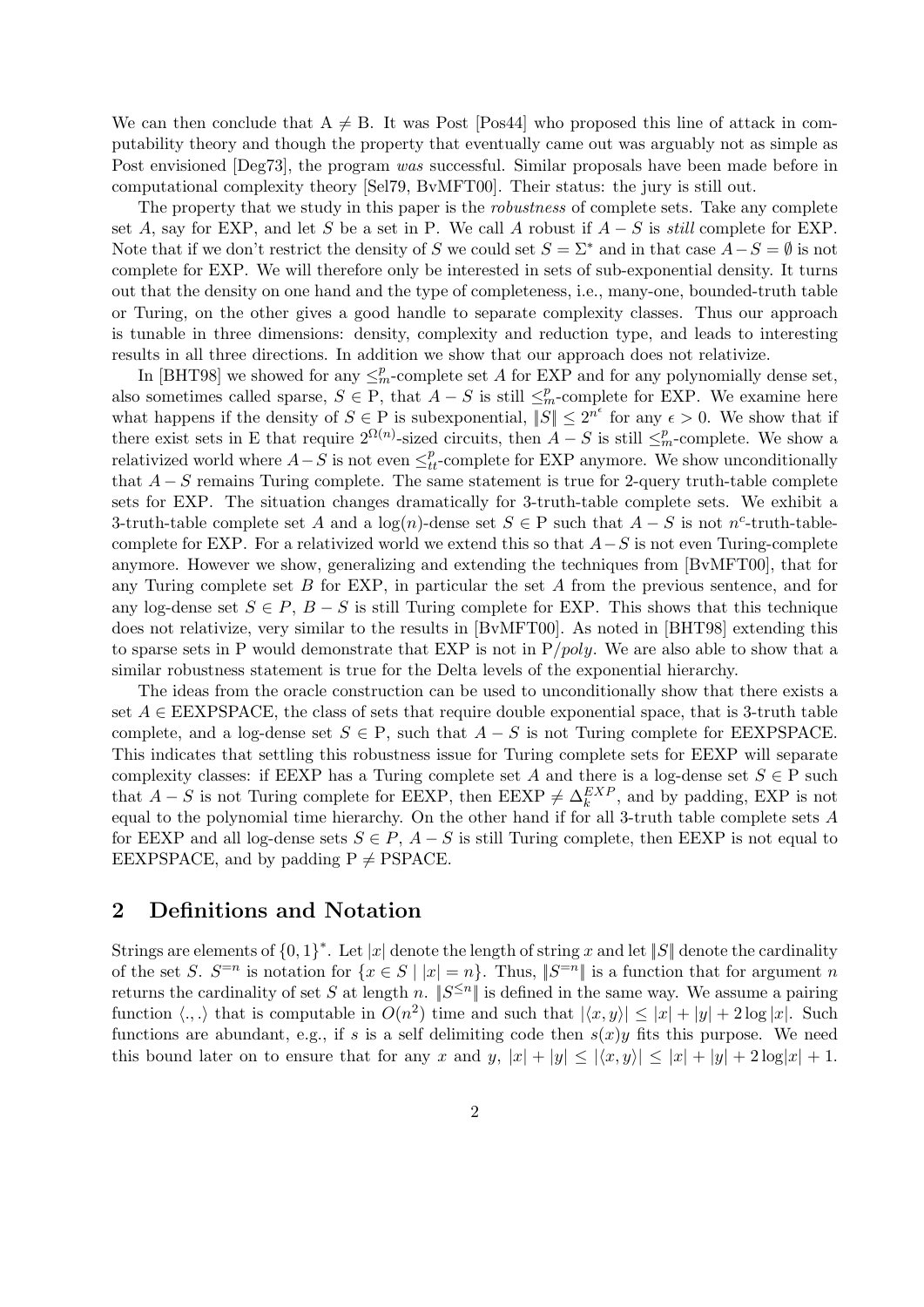For strings x and y let xy denote the concatenation of x and y, and let  $x_i$  denote the ith bit of x. Let  $x_{i...j}$  denote the string obtained by concatenating the *i*th through *j*th bits of x. Let  $f_x(k)$  be a function that returns the kth bit of x. We use the notation  $\langle f_x(k) | i \leq k \leq j \rangle$  for  $x_{i...j}$ . We adopt the convention that  $x_i = \lambda$  for  $i > |x|$  so that we can use this notation as  $\langle f_x(k) | k \rangle = x$ . Turing machines can output strings or bits. By convention we denote a(n oracle) Turing machine  $M$  that accepts input x by  $M(x) = 1$ . Likewise we denote rejection by  $M(x) = 0$ .

A set S will be called  $f(n)$ -dense if for almost all x the number of elements of length less than or equal to n is bounded by  $f(n)$ . In particular, a set S is said to be *log-dense* iff  $(\forall^{\infty} n) \leq s \leq \log n$ , polynomially dense (or sparse) iff there is a polynomial p such that  $(\forall^{\infty} n)[\|S^{\leq n}\| \leq p(n)]$ , and of sub-exponential density iff  $(\forall \epsilon > 0)(\forall^{\infty} n)$   $||S^{\leq n}|| \leq 2^{n^{\epsilon}}$ .

We assume the reader familiar with most commonly used complexity classes like, e.g., P, NP. EXP and classes in the polynomial time hierarchy. In this paper we also study EEXP, the class of sets computable in DTIME $(2^{2^{p(n)}})$ , EEXPSPACE, the class of sets computable in DSPACE $(2^{2^{p(n)}})$ and the delta-levels of the exponential time hierarchy defined as  $\Delta_{k+1}^{\exp} = \text{EXP}^{\Sigma_k^p}$ 

Define  $K = \{ \langle i, x, t \rangle \mid M_i \text{ accepts } x \text{ in } \leq t \text{ steps } \}.$  Then K can easily be seen to be complete for EXP. Define  $K' = \{ \langle y, x \rangle \mid x \in K \}$ . As K' is in EXP and K reduces to K', K' is also complete for EXP. We will assume a programming system in which all exponential time machines are clocked. That is, we take a recursive presentation of  $EXP = \{e_i\}_i$  in which each  $e_i$  is time bounded by an exponential function described by  $e_i$ . For ease of notation we will assume that for almost all n,  $e_i$  is time bounded by  $2^{n^{e_i}}$ , where n is the length of the input.

### 3 Exploring the Limits

In [BHT98] it is shown that a many-one exponential time complete set A remains complete if a polynomial time computable sparse set  $S$  is removed. The proof is quite simple. Many-one complete sets are complete under 1-1 length increasing reductions, and are, by that same fact, also superpolynomially dense. Hence for any string x there must be a string y of length |x| such that  $f_{K'}(\langle y, x \rangle) \notin S$ . Moreover, if  $||S^{=n}||$  is bounded by  $n^s$  and  $f_{K'}$  is  $n^k$  time bounded. such a string y can be found within the lexicographically first  $|\langle y, x \rangle|^{ks}$  strings of length |x|.

This the density bound cannot be improved to anything approaching exponential density. In particular the following holds.

**Observation 1** For any fixed  $\epsilon > 0$  there exists a  $\leq^p_m$ -complete set A for EXP and a polynomial time computable set S with  $||S^{-n}|| \leq 2^{n^{\epsilon}}$  such that  $A-S$  is not many-one complete for EXP.

*Proof.* Let  $\epsilon > 0$ . Let  $S = \{ \langle x, 0^{|x|^{\lceil \frac{1}{\epsilon} \rceil}} \rangle \mid x \in \Sigma^* \}$ . Let  $K_{\epsilon} = \{ \langle x, 0^{|x|^{\lceil \frac{1}{\epsilon} \rceil}} \rangle \mid x \in K \}$ . Then clearly  $K_{\epsilon}$ is  $\leq^p_m$ -complete for EXP. Now  $K_{\epsilon}-S=\emptyset$  and so  $K_{\epsilon}-S$  is not many-one complete for EXP by the hierarchy theorem. All that is left to prove is that  $||S^{-n}|| \leq 2^{n^{\epsilon}}$ . Now S only has strings of the form  $\langle x, 0^{|x|^{[\frac{1}{\epsilon}]}} \rangle$ . So if  $|x| \neq |z|$  then  $|\langle x, 0^{|x|^{[\frac{1}{\epsilon}]}} \rangle| \neq |\langle y, 0^{|y|^{[\frac{1}{\epsilon}]}} \rangle|$ . This means that S has exactly  $2^{|x|}$ strings at length  $|\langle x, 0^{|x| \frac{1}{\epsilon} \overline{1}} \rangle|$ . Since  $|\langle x, 0^{|x| \frac{1}{\epsilon} \overline{1}} \rangle| \geq |x|^{\frac{1}{\epsilon}+1}$  it follows that  $||S^{= |x|^{\frac{1}{\epsilon}+1}}|| \leq 2^{|x|}$  or that  $||S^{=|x|^{\frac{1}{\epsilon}}}\| \leq 2^{|x|}$  or that  $||S^{=n}|| \leq 2^{n^{\epsilon}}$  $\Box$ 

For Turing complete sets the situation is quite different, since it is not known whether Turing complete sets are superpolynomially dense. In fact, as remarked in [BHT98], if EXP has small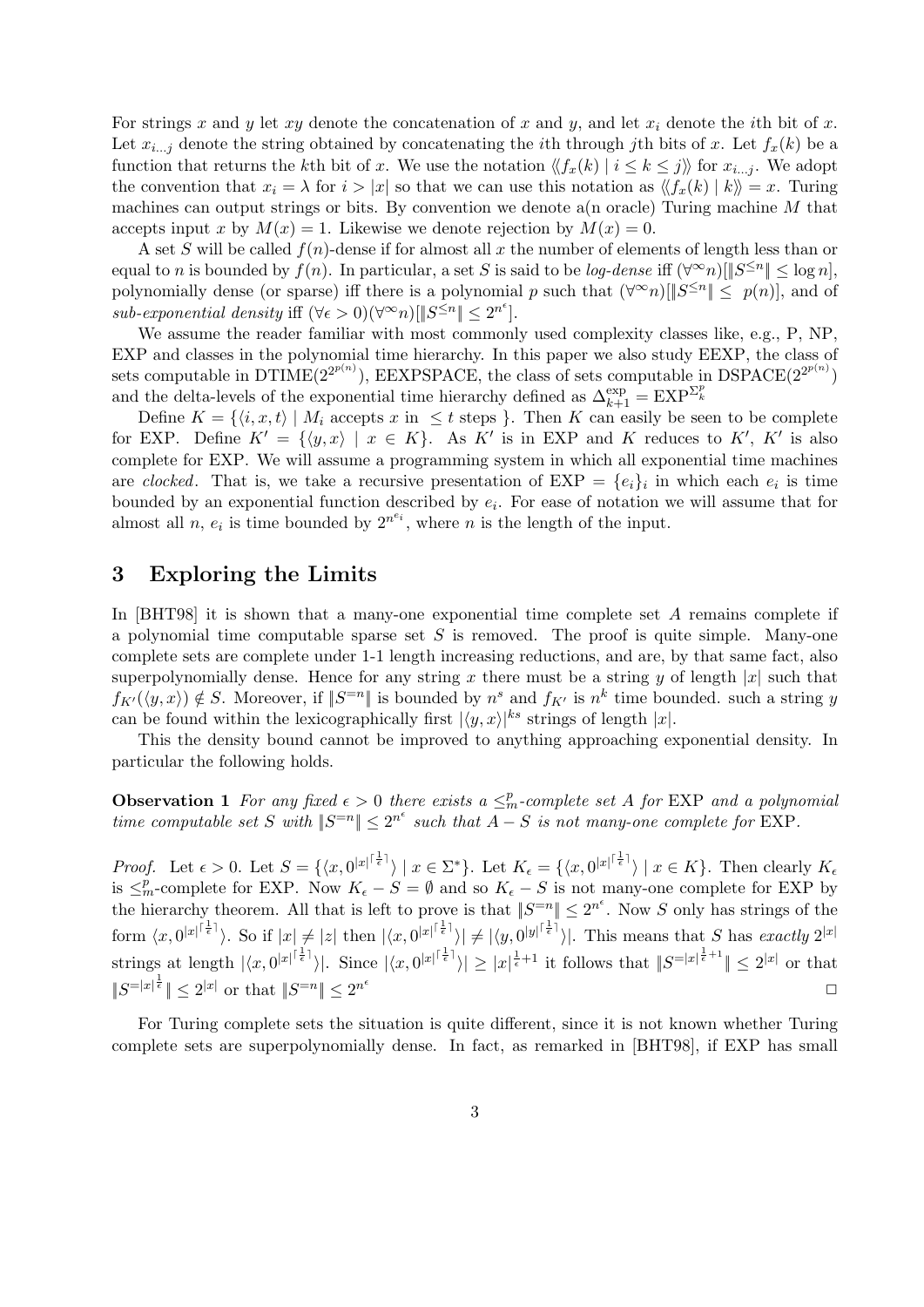circuits, then EXP also has a tally complete set A. Clearly then the set  $A - \{0\}^*$  is no longer complete for EXP.

### 4 Many-one complete sets

In this section we study the many-one complete sets for EXP. We will see that they remain complete even if we take out a subexponential dense set  $S \in \mathcal{P}$ . Note that because of Observation 1 this is optimal.

#### 4.1 Derandomization

We will first show that for a many-one complete set  $A$  for EXP, and subexponential dense set  $S \in \mathbb{P}$ ,  $A - S$  is complete under a randomized many-one reduction. We will then show how to derandomize this reduction under the hypothesis that there is a set in E that requires  $2^{\Omega(n)}$ -sized circuits.

We will need the following Lemma due to Berman [Ber77].

Lemma 1 ([Ber77]) Every many-one complete set for EXP is complete via a reduction that is 1-1.

**Theorem 1** Let A be a many-one complete set for EXP and let  $S \in P$  have sub-exponential density. If there is a set in E that requires  $2^{\Omega(n)}$ -sized circuits, then  $A-S$  is many-one complete for EXP.

*Proof.* Let A be a many-one complete set for EXP. Recall the definition of  $K' = \{y, x \mid x \in K\}.$ Let  $f_{K'}$  be the 1-1 reduction that witnesses that  $K' \leq^p M A$  by Lemma 1. It is easy to see that, because of the 1-1 reduction, for any x of length n the  $\text{Prob}_{y \in \{0,1\}^n}[f_{K'}(\langle y, x \rangle) \notin S] \geq 1 - 1/2^{n^{\delta}}$ for  $0 < \delta < 1$ .

Now if we want to decide whether  $x \in K$  and we would be able to find in polynomial time a y such that  $f_{K'}(\langle y, x \rangle) \notin S$ , we have that  $x \in K$  iff  $f_{K'}(\langle y, x \rangle) \in A - S$  and we are done.

Next we use the assumption that there is a set in E that requires  $2^{\Omega(n)}$ -sized circuits to find for every x in polynomial time a y such that  $f_{K'}(\langle y, x \rangle) \notin S$ . Impagliazzo and Wigderson [IW97] showed that this assumption implies the existence of a pseudo random generator  $G: \{0,1\}^l \mapsto \{0,1\}^n$ , with  $l = O(\log n)$ , G computable in time exponential in its input size, and for any circuit C of size n:

$$
|\Pr_{z \in \{0,1\}^n}[C(z) = 1] - \Pr_{a \in \{0,1\}^l}[C(G(a)) = 1]| \le \frac{1}{n}
$$

Next construct a circuit that simulates the following polynomial time computation: inputs are of the form  $z = uv$ , with  $|u| = n$ ,  $|z| = m$ . Ignore v and accept iff  $f_{K'}(\langle u, x \rangle) \notin S$ . Let the size of this circuit be  $m$  (which is some polynomial in  $n$ ). The probability that this circuit accepts an input is much bigger than  $\frac{1}{2}$ , and hence by the property of the pseudo random generator G, the probability that  $C(G(a)) = 1$  is at least  $\frac{1}{2} - \frac{1}{n}$  $\frac{1}{m}$ . This implies that for at least one of the  $a \in \{0,1\}^l$ ,  $G(a)$  produces a strings  $z = uv$ , with u such that  $f_{K'}(\langle u, x \rangle) \notin S$ .

In the next subsection we will show that we can do without the assumption that there is a set in E that requires  $2^{\Omega(n)}$ -sized circuits. As it turns out,  $A-S$  is still complete under Turing reductions.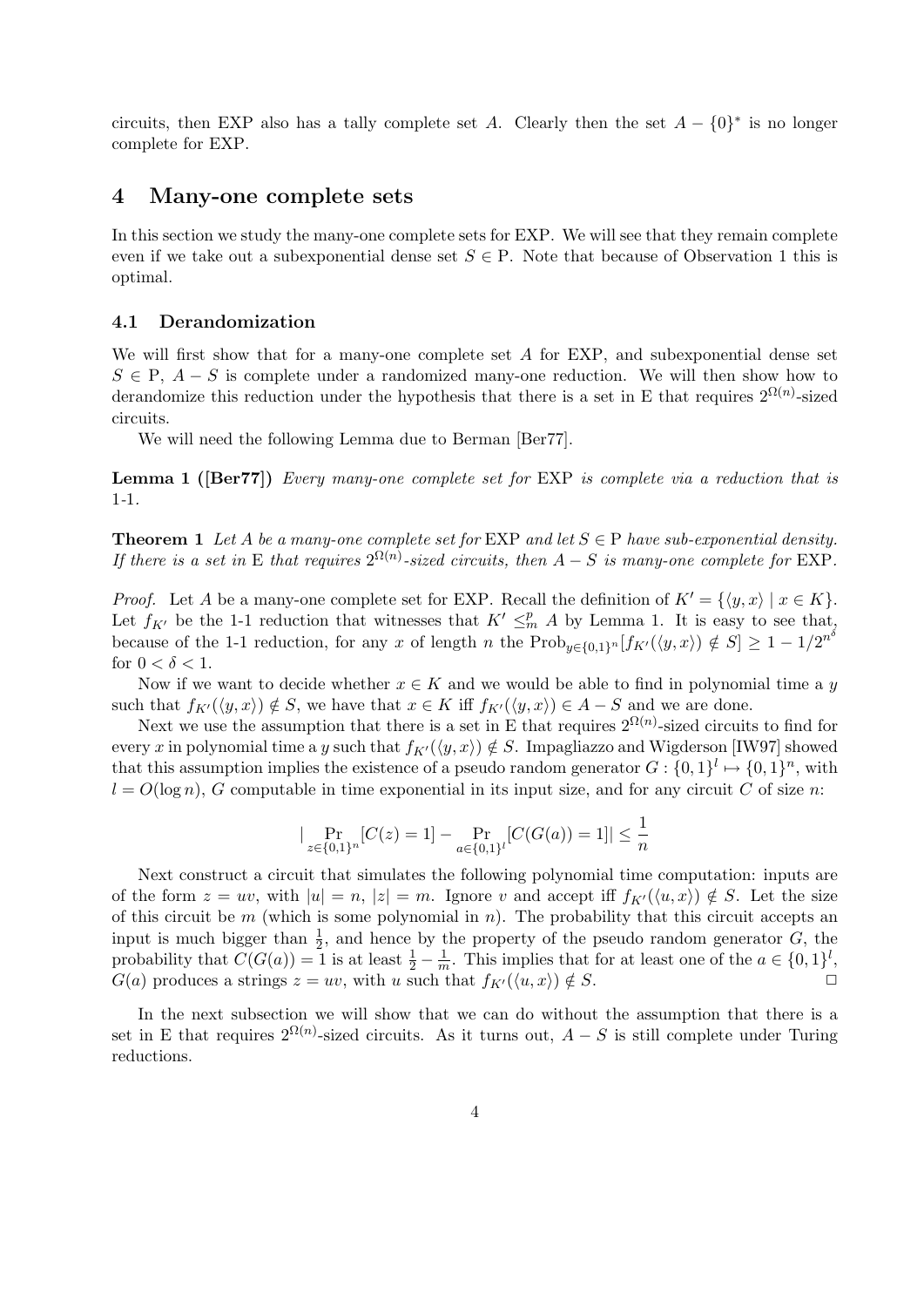#### 4.2 Searching for a good y

In the proof of the previous theorem we used that for any x there is a y of length |x| such that  $f_{K'}(\langle y, x \rangle) \notin S$ . In fact most y of length |x| have the property that for any z of length |x| it holds that  $f_{K}(\langle y, z \rangle) \notin S$ . We will again make use of this fact. We design a query machine that finds such a string  $y$  by recursive search, querying an exponential time machine that searches for these strings by exhaustive search. At the bottom of the recursion, the strings are so small that a polynomial time machine can search them all and produce a string that can be used for the next higher level to query A outside S, using  $f_{K'}$ .

Theorem 2 Let A be a many-one complete set in EXP. Let S be a polynomial time computable set of sub-exponential density. The set  $A-S$  is Turing complete for EXP

*Proof.* Let  $f_{K'}$  be a 1-1 function reducing K' to A. Assume that  $f_{K'}$  runs in time  $n^k$  for some k and almost all n. Assume furthermore that computing membership in  $S$  of a string  $x$  takes time  $|x|^s$  for some constant s and almost all x. Fix some x large enough. Now,  $x \in K$  if and only if  $(\forall y)[|y| = |x| \implies \langle y, x \rangle \in K']$ . Since S is of sub-exponential density and  $f_{K'}$  is 1-1,  $(\forall^\infty x \exists y)[|y| = |x| \& f_{K'}(\langle y, x \rangle) \notin S].$ Consider the following machines:

 $M_E$ : Input  $\langle m, x, i \rangle;$  $\ell=2^{(2|x|)^m};$  $\ell' = 2^{(2|x|+1))^m};$  $y = \min\{z \mid |z| = |x| \&$  $(\forall v, j) [x] \leq |v| \leq |x| + 1, j \leq |x| \Rightarrow$  $\sqrt{ }$  $\int$  $\overline{\mathcal{L}}$  $f_{K'}(\langle z, \langle m, xv, \ell \rangle \rangle) \notin S$  $f_{K'}(\langle z, \langle m, xv, \ell' \rangle \rangle) \notin S$  $f_{K'}(\langle z, \langle m,\langle m, xv, j\rangle, \ell \rangle) \notin S$  $f_{K'}(\langle z, \langle m, \langle m, xv, j \rangle, \ell' \rangle)) \notin S$ }; return  $y_i$ end.

 $M_E$  finds for given input strings x bits of a string y such that  $f_{K'}(\langle y, z \rangle) \notin S$ , where x is a prefix of z and  $||z|/2| = |x|$ . Moreover, it identifies a single string y that works for a whole slew of such strings z. The first set of strings that  $M_E$  searches for is the set of strings that work for the top level of the recursion that follows. In the second part of the program  $M_E$  searches for strings that fit the recursive calls. First we prove that  $M_E$  indeed finds such a string and next we prove that  $M_E$  finds such a string in limited exponential time.

**CLAIM 1** 
$$
M_E(\langle m, x, i \rangle)
$$
 is the *i*-th bit of a string  $y_x$  of length  $|x|$  such that  $(\forall v, j)[|x| \le |v| \le$   
\n $|x| + 1, j \le |x|$   $\Rightarrow$   $\begin{cases} f_{K'}(\langle y_x, \langle m, xv, \ell \rangle \rangle) \notin S \\ f_{K'}(\langle y_x, \langle m, xv, \ell' \rangle \rangle) \notin S \\ f_{K'}(\langle y_x, \langle m, \langle m, xv, j \rangle, \ell \rangle \rangle) \notin S \\ f_{K'}(\langle y_x, \langle m, \langle m, xv, j \rangle, \ell' \rangle \rangle) \notin S \end{cases}$ , where  $\ell = 2^{(2|x|)^m}$  and  $\ell' = 2^{(2(|x|+1))^m}$ 

*Proof.* First note that since  $M_E$  searches for a lexicographically minimum string with the desired properties, and since this search is independent of input i, the bits returned by  $M_E$ , if any, indeed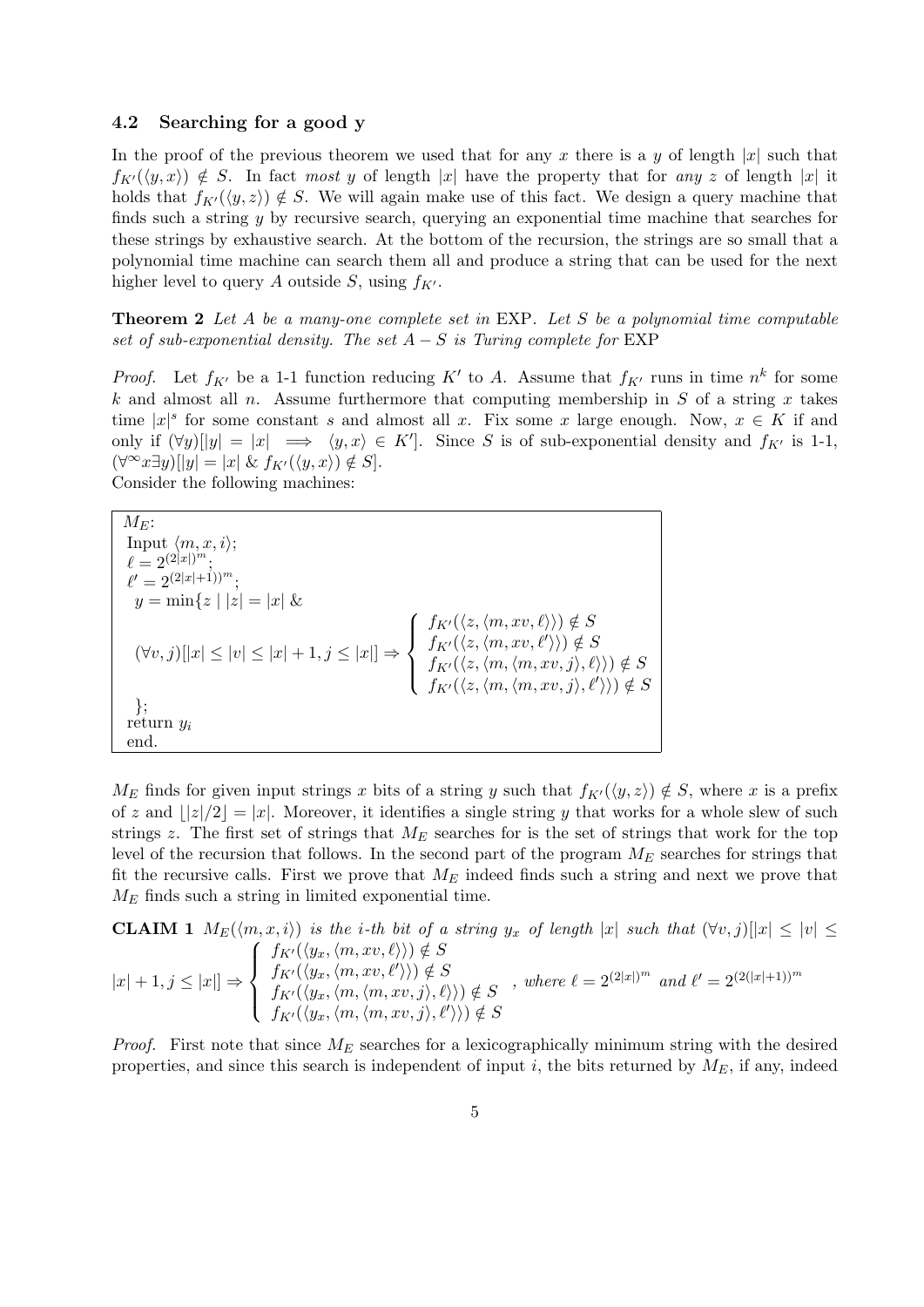belong to a single string. Now we just need to prove, by counting, that such a string exists. The string y is of length |x| and there are  $2^{|x|}$  of these strings. Suppose that none of these strings satisfies all requirements. That is, for every y of length |x| there is a  $v_y$  with  $|x| \le |v_y| \le |x| + 1$ and a  $j \leq |x|$  such that at least one of the four non-membership statements is violated.

As both  $f_{K'}$  and the pairing function are 1-1 by assumption, every violation of one of these membership statements requires a different string in S for different y. As  $f_{K'}$  is computable in time  $n^k$ , and for all v and w,  $|\langle v, w \rangle| \leq |v| + |w| + 2 \log |v|$ , by assumption on the pairing function and  $|2^{|v|^m}| = |v|^m$ , the length of the input to  $f_{K'}$  is less than, roughly,  $(4|x|)^m$  for almost all x in all four cases. This means that for almost all x the length of the *output* of  $f_{K'}$ , i.e., the length of the strings tested for membership in S is less than  $(4|x|)^{mk}$ . At these length S has less than  $2^{(4|x|)^{mk\epsilon}}$ strings for any  $\epsilon$ , which is less than  $2^{|x|}$  for almost all x if we take  $\epsilon < \frac{1}{m}$  $\frac{1}{mk}$ .

 $M_E$  has a program, let us call it  $m_e$ . We need to show that  $M_E$  is an exponential time computable algorithm since we want, later on in this proof, to decide the output of  $M_E$  on input x by reducing a string  $\langle m_e, x, t \rangle$  to K, or equivalently a string  $\langle y, \langle m_e, x, t \rangle \rangle$  to K'. We can show that in fact  $M_E$  runs in almost linear exponential time.

## **CLAIM 2**  $M_E$  runs in time  $O(2^{(1+o(1))n})$  where n is the length of the input.

*Proof.* For almost all x, the input  $\langle m, x, i \rangle$  is at least of length |x|. We show that for any  $\epsilon > 0$  and for almost all x,  $M_E$  is time bounded by  $2^{|x|(1+\epsilon)}$ .  $M_E$  searches a set of strings of cardinality bounded by  $2^{|x|}$ . For each of these strings it tests whether a set of strings in cardinality bounded by  $2(2^{|x|} + |x|2^{|x|})$  satisfies the property that the function  $f_{K'}$  has an image outside S.  $|2^{(2|x|+1)^m}| \leq (3|x|)^m$  for almost all x. Then, for almost all x, to perform this check,  $f_{K'}$  has to be computed on inputs of length bounded by  $(4|x|)^m$ . The machine computing  $f_{K'}$  itself is  $n^k$ bounded, so generating a string for testing membership in S takes at most  $(4|x|)^{mk}$  time. One such computation produces a string of length at most  $(4|x|)^{mk}$  bits, which can be checked for membership in S at a cost of  $(4|x|)^{mks}$  steps. We note that since for any  $\epsilon > 0$  and almost all x the set S has less than  $2^{(4|x|)^{mk\epsilon}}$  strings, not all  $2^{|x|}$  strings have to be searched, but for almost all x and any  $\delta > 0$ the search will be successful after examining  $2^{|x|^{\delta}}$  strings. Summing up we find that for almost all x and for any  $\delta > 0$  the running time is bounded by  $2^{|x|^\delta} \times (2(2^{|x|} + |x|2^{|x|})) \times ((4|x|)^{mks} + (4|x|)^{mks})$ steps.  $\Box$ 

Next we consider a recursive oracle machine, that on input  $z$  by querying  $A$  polynomially often, produces a string y such that  $f_{K'}(\langle y, z \rangle) \notin S$ . This string y can then be used for computing membership of z in K by querying  $A-S$ . In fact, the following program can inductively be shown never to query strings in S, so that the whole computation can be carried out with queries to  $A-S$ . The program of  $M_E$  is used to compute queries to A.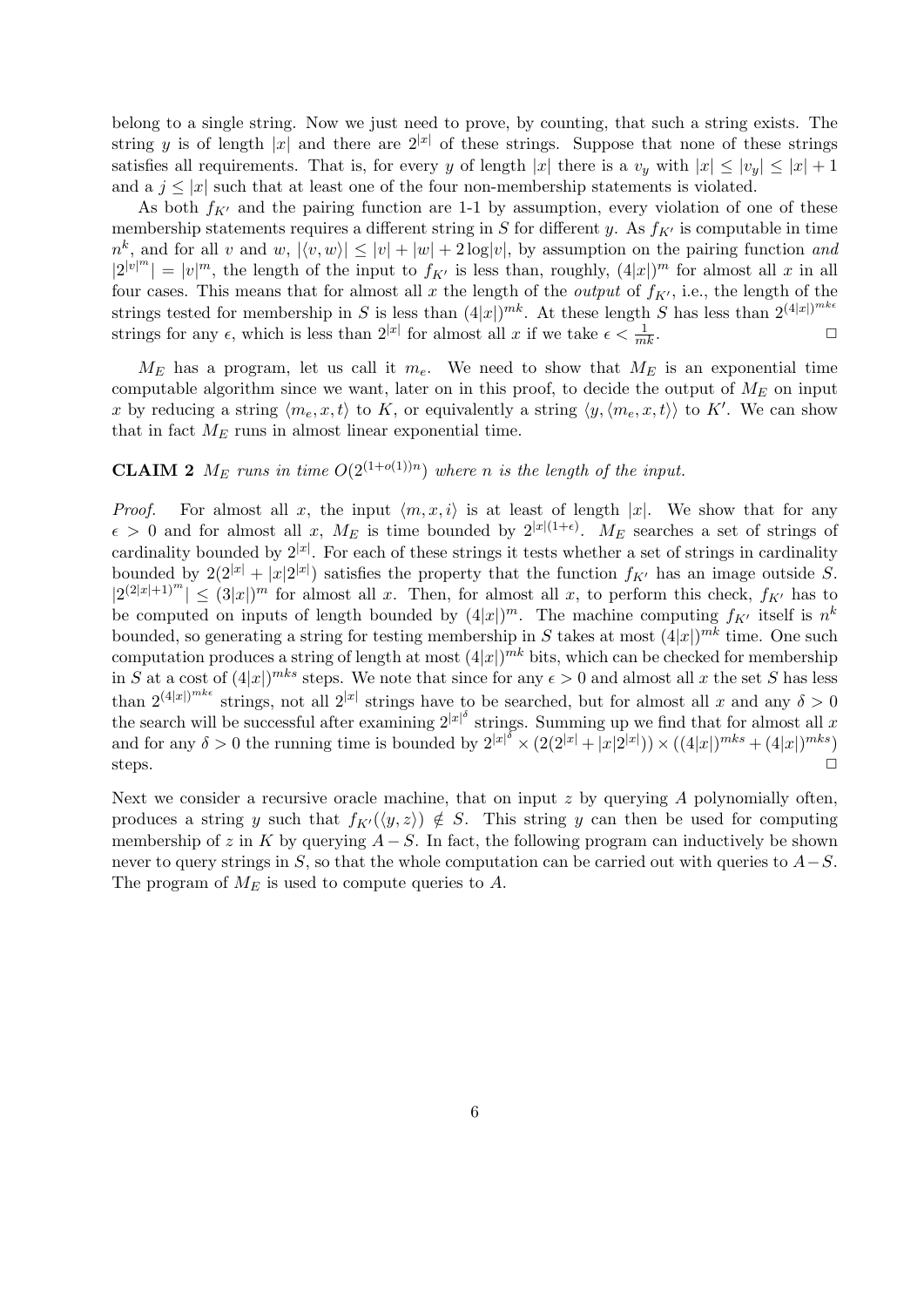$M_Q^A$ Input  $\langle \langle m, x \rangle, i, b \rangle;$ If  $|b| \geq 2^{2|x|}$  then  $\ell = 2^{(\overline{2}|x|)^m};$  $\ell' = 2^{(2|x|+1)^m};$  $y = \min\{z \mid |z| = |x| \&$  $(\forall v, j) [ |x| \leq |v| \leq |x| + 1, j \leq |x| ] \Rightarrow$  $\sqrt{ }$  $\int$  $\overline{\mathcal{L}}$  $f_{K'}(\langle z, \langle m, xv, \ell \rangle \rangle) \notin S$  $f_{K'}(\langle z, \langle m, xv, \ell' \rangle \rangle) \notin S$  $f_{K'}(\langle z, \langle m,\langle m, xv, j\rangle, \ell\rangle\rangle) \notin S$  $f_{K'}(\langle z, \langle m, \langle m, xv, j \rangle, \ell' \rangle)) \notin S$ } return  $y_i$ else  $h=|\frac{|x|}{2}$  $\frac{x}{2}$ ];  $v = x_{1...h}$ ;  $w = \langle m, x, i \rangle$ ;  $r = \lfloor \frac{|w|}{2} \rfloor$  $\frac{w}{2}$ ];  $w'=w_{1...r}$ ;  $y=\lambda$ ; for  $j = 1$  to |v| do If  $M_Q(\langle m_e, w' \rangle, j, b) = 1$  then  $y = y1$  else  $y = y0$ ; if  $f'_K(\langle y, \langle m_e, w, 2^{|x|^{m_e}} \rangle) \in A$  then return 1 else return 0 end.

First, it is clear that  $M_Q$  runs in polynomial time relative to oracle A since it can never have more than a linear number of recursive calls and the base of the recursion performs a linear number of computations of  $f_{K'}$  and checks on membership in S. Next, we claim that  $M_Q^A(\langle z, i, b \rangle)$  returns the *i*th bit of a string  $y$  with the desired properties, that is we prove the following.

**CLAIM 3**  $M_Q^A(\langle\langle m, x\rangle, i, b\rangle)$  returns the ith bit of a string y of length |x| such that for all v with  $|x| \le |v| \le |x| + 1$ , and  $j \le |x|$ 

- 1.  $f_{K'}(\langle y, \langle m, xv, 2^{(2|x|)^m} \rangle) \notin S$
- 2.  $f_{K'}(\langle y, \langle m, xv, 2^{(2|x|+1)^m} \rangle) \notin S$
- 3.  $f_{K'}(\langle y, \langle m, \langle m, xv, j \rangle, 2^{(2|x|)^m} \rangle)) \notin S$
- 4.  $f_{K'}(\langle y, \langle m, \langle m, xv, j \rangle, 2^{(2|x|+1)^m} \rangle)) \notin S$

*Proof.* The proof is by induction on the depth of the recursion. Clearly, if  $2|x| \leq \log|b|$  then  $M<sub>O</sub>$  explicitly searches for a string fitting these conditions. Moreover, it does so in approximately linear time by a proof similar to the proof of Claim 2. Note that we explicitly take  $|b| \geq 2^{2|x|}$  to avoid another exponential factor. Let us assume as an induction hypothesis that the recursive calls  $M_Q(\langle m_e, \langle v, j, b \rangle, 2^{|v|^{m_e}} \rangle)$  build a string y of length  $|v|$  such that: for all w with  $|v| \leq |w| \leq |v| + 1$ , and  $j \leq |v|$ 

- 1.  $f_{K'}(\langle y, \langle m, vw, 2^{(2|v|)^m} \rangle) \notin S$
- 2.  $f_{K'}(\langle y, \langle m, vw, 2^{(2|v|+1)^m} \rangle) \notin S$
- 3.  $f_{K'}(\langle y, \langle m, \langle m, vw, j \rangle, 2^{(2|v|)^m} \rangle) \notin S$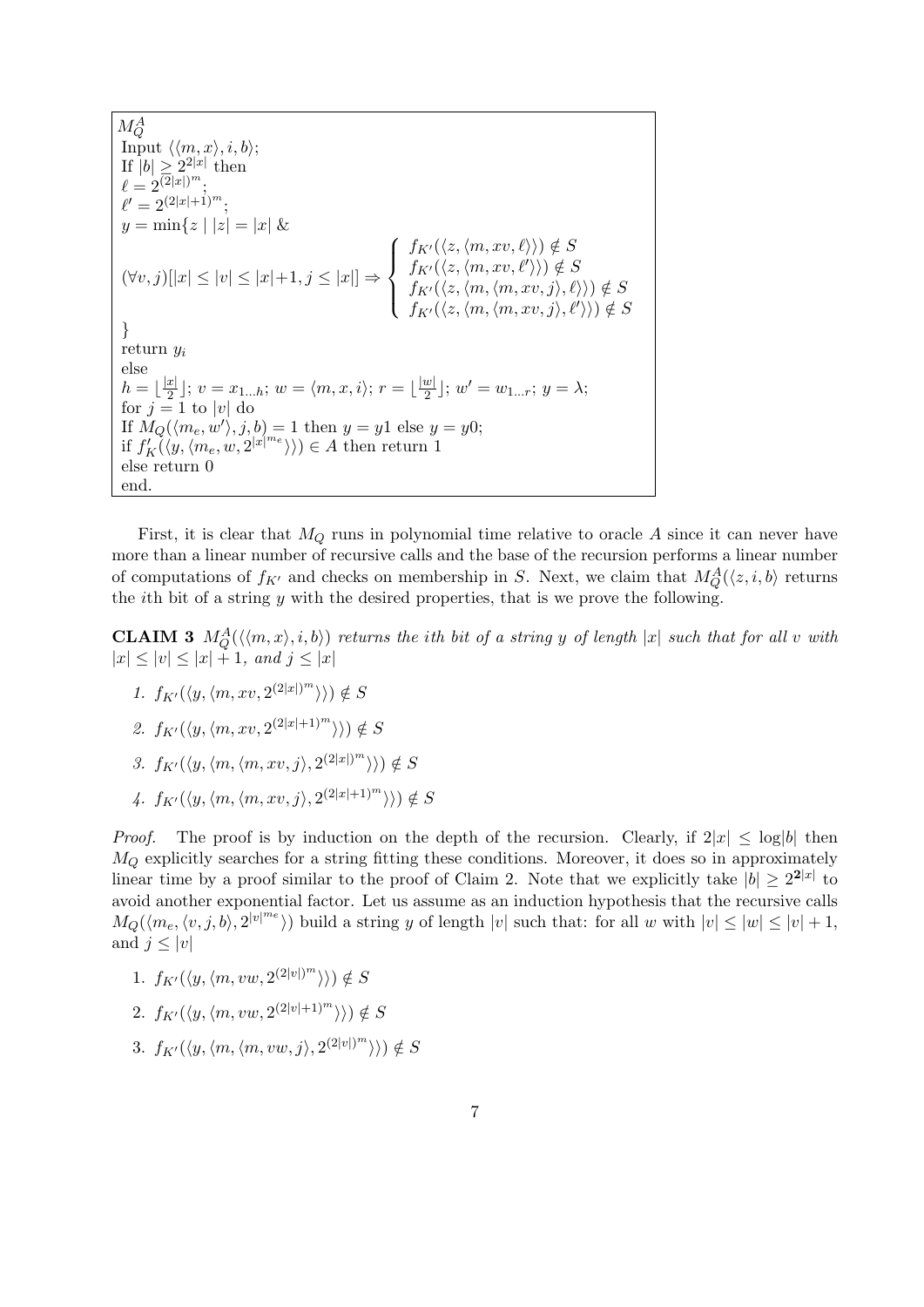4.  $f_{K'}(\langle y, \langle m, \langle m, vw, j \rangle, 2^{(2|v|+1)^m} \rangle)) \notin S$ 

Then in particular, since w' consists of the first  $\lfloor \frac{|w|}{2} \rfloor$  $\frac{w|}{2}$  bits of w and  $2^{|x|^{m_e}}$  is either  $2^{(2|w'|)^{m_e}}$ or  $2^{(2|w'|+1)^{m_e}}$ , depending on whether |x| is even or odd, the string y has the property that  $f_{K}(\langle y, \langle m_e, w, 2^{|x|^{m}} \rangle) \rangle \notin S$ , or that  $f_{K}(\langle y, \langle m_e, w, 2^{|x|^{m}} \rangle) \rangle \in A - S$ , which is the case if and only if  $f_{K'}(\langle y, \langle m_e, w, 2^{|x|^m} \rangle) \in A - S$  if and only if  $M_E$  accepts w. The claim then follows from Claim 1.  $\Box$ 

Finally consider the following program.

 $M_R^A$ Input  $z = \langle e, x \rangle;$  $z' = \langle e, x, 2^{|x|^e} \rangle;$  $y = \lambda$ : for  $i = 1$  to  $|z'|$  do If  $M_Q(\langle z, i, |z| \rangle)$  then  $y = y1$  else  $y = y0$ ; If  $f_{K'}(\langle y, z' \rangle) \in A$  accept else reject end.

It follows from Claim 3 that  $M_Q(\langle z, i, |z| \rangle)$  returns the *i*th bit of a string y such that  $f_{K'}(\langle y, z' \rangle) \notin$ S. From the definition of K' we have that  $f_{K'}(\langle y, z' \rangle) \in A$  if and only if  $z'$  in K'. Since  $f_{K'}(\langle y, z' \rangle) \notin A$ S it follows that  $f_{K}(\langle y, z' \rangle) \in A - S$  if and only if  $z' \in K$ . All statements hold only for large enough x. So for fixed exponential time machine e and almost all x,  $M_R(\langle e, x \rangle)$  accepts if and only if  $\langle e, x, 2^{|x|^e} \rangle \in K$ , which is true if and only if e accepts x. This concludes the proof.

Note that the construction of the proof does not give an explicit reduction from K to  $A-S$ , since all statements only hold for all but finitely many  $x$  given a program  $e$ . This may mean that the construction may be mistaken on an infinite set of strings of the form  $\langle e, x, 2^{|x|^e} \rangle$ . However it is guaranteed that for a fixed e the number of mistakes is finite, therefore we can use the construction to reduce any set in exponential time (including K) to  $A-S$ .

The proof of Theorem 2 clearly relativizes. The question is therefore legitimate how far we can go down to many-one reductions with relativizing proofs. The following Theorem shows that, at least with relativizing techniques Theorem 2 is optimal.

**Theorem 3** There exist an oracle A and sets  $B^A$  and  $S^A$  such that  $B^A$  is many-one complete for  $\text{EXP}^A$ ,  $S^A$  is of sub-exponential density and  $S^A \in \mathbb{P}^A$ , and  $B^A - S^A$  is not tt-complete for  $\text{EXP}^A$ .

*Proof.* The proof is by diagonalization. We construct a set B such that  $K^A$  is encoded in  $B^A$ , so that  $B^A$  is many-one complete.  $S^A$  is the set  $\{x \mid x \in A\}$ , so that  $S^A \in P^A$ . Then the construction just needs to meet the requirements that: (1)  $B^A - S^A$  is not tt-complete for  $\text{EXP}^A$ , which is done by diagonalizing against the *i*th tt-reduction at appropriate times on input  $0^{b(i)}$  for some rapidly growing function  $b(i)$  of i, and (2) that  $S^A$  remains of sub-exponential density, which is achieved by adding only strings queried by the *i*th reduction. Assume an enumeration  $\{M_i\}_i$  of polynomial time truth-table reductions that can (adaptively) query an oracle before or during the computation of the truth-table. These machines will effectively work with two oracles A and B where A is the oracle queried directly and  $B$  is the oracle that is used for evaluating the truth table. The queries to A may be adaptive, but the queries to B must be non-adaptive. In particular, the queries to B are answered only after all queries to A have been made. The set B itself may depend on  $A$ , so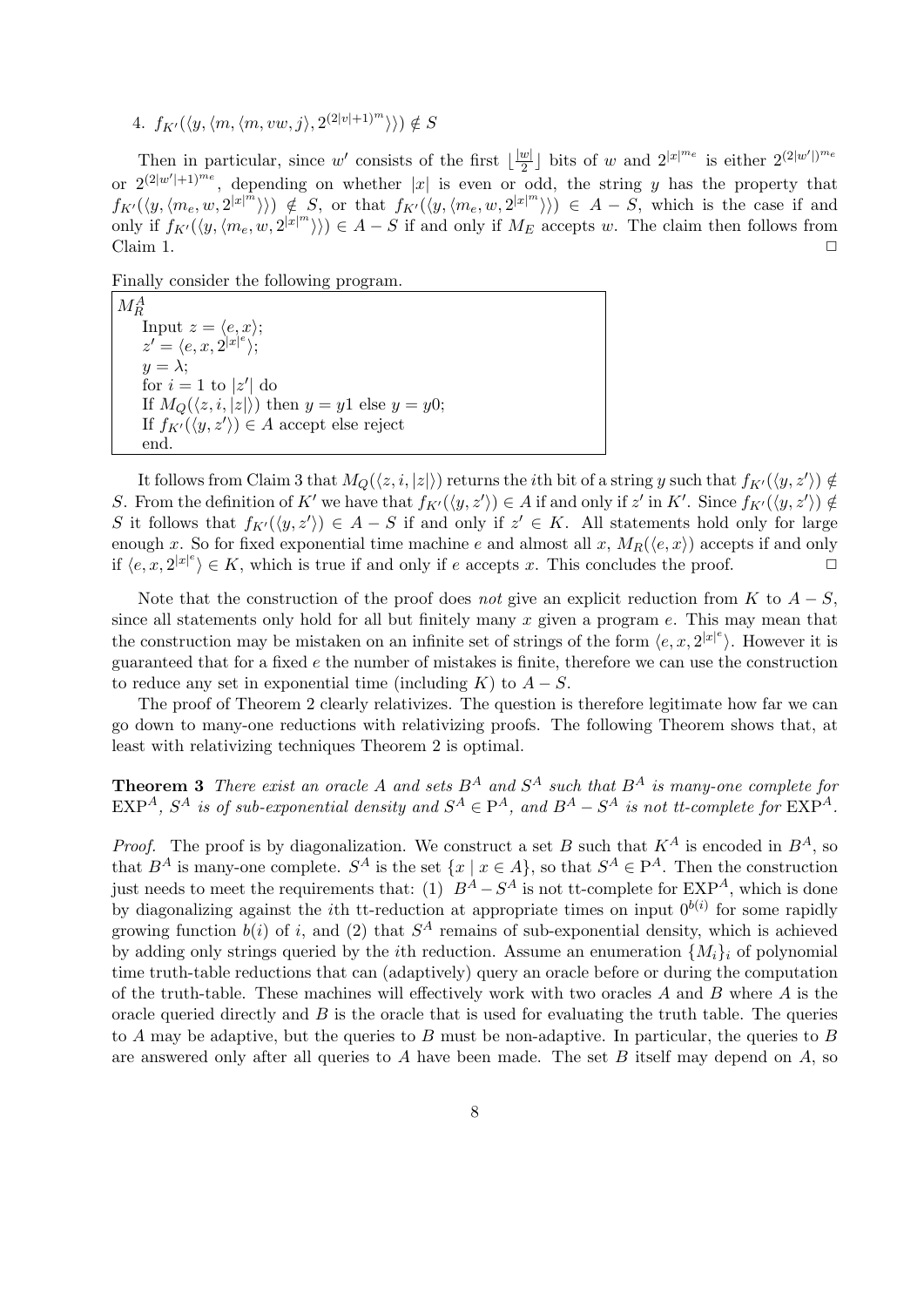that in fact  $M_i$  queries A and  $B^A$ . We denote this by  $M_i^{A,B^A}$  $i<sup>A,B</sup>$ . We assume that  $M_i$  is time bounded by  $n^i$  for almost all inputs x.

We present the diaganolization in stages:

**Stage** 0: 
$$
A_0 = \emptyset
$$
;  $B_0 = \emptyset$ ;  
\n**Stage**  $i + 1$ :  
\nLet  $b(i) = \min\{n \mid n > 2^{b(i-1)^{i-1}} \land 2^n > n^i\}$ ;  
\n $C = \emptyset$ ;  
\nRun  $M_i^{A_i \cup C, \emptyset}(0^{b(i)})$  until  $M_i$  produces a next query  $q$ ;  
\n**If**  $|q| > b(i)$  add  $q$  to  $C$  and continue in the YES state  
\nelse query  $q$  to  $A_i$  and continue in the corresponding state  
\nuntil  $M_i^{A_i \cup C, \emptyset}$  halts;  
\n $A_{i+1} = A_i \cup C \cup \{y \mid y$   
\nis in the truth-table produced by  $M_i^{A_i \cup C, \emptyset}(0^{b(i)}) \land |y| > b(i)\}$ ;  
\n $B_{i+1}^{A_{i+1}} = B_i^{A_i} \cup \{\langle 1, x \rangle \mid x \in K^{A_{i+1}} \land b(i-1)^{i-1} < |x| \le b(i)^i\}$ ;  
\n $B_{i+1}^{A_{i+1}} = B_{i+1}^{A_{i+1}} \cup \{0^{b_i}\}$  if and only if  $M_i^{A_{i+1}, B_{i+1}^{A_{i+1}} - A_{i+1}}(0^{b(i)})$   
\nrejects.  
\n**end of construction.**

We assume wlog that  $(\forall x, i)[0^{b(i)} \neq \langle 1, x \rangle]$ . First, it is clear that  $B^A$  is exponential-time hard, since the strings of  $K^A$  are coded consecutively in  $B^A$  in such a way that strings added at stage  $i + 1$  do not influence the coding phase at stage i, i.e.,  $(\forall x)[(\exists i)[\langle 1, x \rangle \in B^{A_i}]$  iff  $\langle 1, x \rangle \in B^A$  iff  $x \in K^A$ . Next,  $B^A \in EXP^A$  since computing  $\langle 1, x \rangle \in B^A$  requires computing  $x \in K^A$ , which is linear exponential time, and computing  $0^{b(i)}$  in  $B^A$  requires simulation of  $M_i$  on input  $0^{b_i}$  with queries up to length  $b(i)^i$  which can be done in linear exponential time relative to A because of the choice of  $b(i)$ .

Finally, as  $S^A = \{x \mid x \in A\}$ ,  $B^A - S^A$  is not tt-complete for  $\text{EXP}^A$  for if it were, there would be some tt-reduction  $M_i$  reducing  $B^A$  to  $B^A - S^A$ . However  $0^{b(i)} \in B^A$  if and only if  $M_i^{A_{i+1},B_{i+1}^{A_{i+1}}-A_{i+1}}$  $a_i^{A_{i+1},B_{i+1}^{-i+1}-A_{i+1}}(0^{b(i)})=M_i^{A,B^A-A_i}$  $i^{A,B^A-A}(0^{b(i)}) = M_i^{A,B^A-S^A}$  $i^{A,B^A-S^A}(0^{b(i)})=0$ , a contradiction.

Using the above ideas in combination with the techniques developed in [BHT98], we are able to show that similar results hold for 2 truth table reductions: if A is 2 truth-table complete for EXP then  $A - S$  is still 2 truth-table complete, if we assume hard sets in E exists, and unconditionally Turing complete. However the proof is very long and consists of an elaborate case analysis. The details will appear in the final version of this paper.

# 5 Turing Complete Sets

In this section we make extensive use of the fact that the bits of an exponential time computation are themselves computable by an exponential time machine and can thus be retrieved by querying an exponential time complete set. This observation has been made before and forms the core observation of one part of [BvMFT00]. It is also the starting point of the proof of the theorem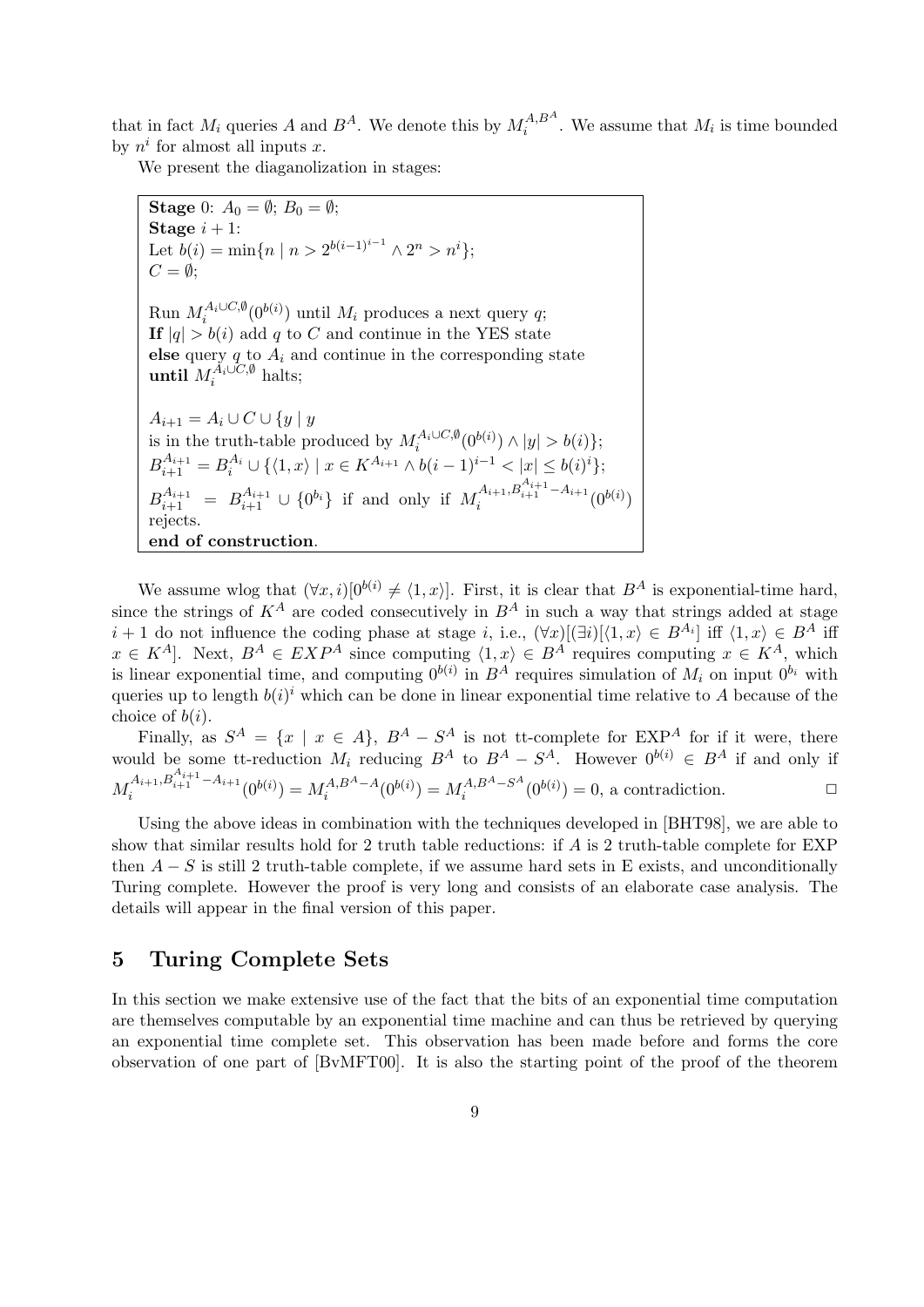that follows, and the proof is relatively short and illuminating, so we isolate this in the following Lemma.

**Lemma 2** Let A be an exponential time complete set. Then for any  $x, x \in A$  can be computed by an oracle machine that uses oracles  $A - \{x\}$  and  $A \cup \{x\}$ .

*Proof.* Let  $M_A(x) = x \in A$  and  $M_A$  runs in time  $2^{|x|^c}$ . Let  $M_B(\langle x, i, j \rangle) = \langle q, b \rangle$ , where q is the state of  $M_A$  on input x at time i and b is the tape cell contents of  $M_A$  on input x at time i at position j. Without loss of generality we assume that q also carries information about the tape head being present or not at time i in position j. Let  $M_{B'}$  be the machine that can be used as an oracle to reconstruct the output of  $M_B$ .  $M_B(\langle x, i, j \rangle) = \langle M_{B'}(\langle x, i, j, k \rangle) | k \rangle$  As  $M_{B'}$  is also an exponential time machine, there is a polynomial time query machine Q that decides  $M_{B'}(\langle x, i, j, k \rangle) = 1$  with the help of oracle A, that is  $Q^A(\langle x, i, j, k \rangle) = M_{B'}(\langle x, i, j, k \rangle)$ . Define  $M_P$ , the prover, to be the polynomial time oracle machine that with the help of oracle  $A - \{x\}$  simulates  $Q^A$ . That is,  $M_P$ runs the program of Q, asking queries of  $A - \{x\}$ . Whenever x is queried,  $M_P$  directly continues in the NO state instead of querying x. Note that, if  $x \notin A$ , then for any input  $\langle x, i, j, k \rangle$ ,  $M_P^{A - \{x\}}$ P returns the correct answer. However if  $x \in A$ , then either  $M_P^{A - \{x\}}$  $P^{A=\{x\}}(x, i, j, k)$  is the k-th bit of  $\langle \text{REJECT}, 0 \rangle$  for  $i \geq 2^{|x|^d}$  or there is an inconsistency in the bits returned by the computation. That is, there is some pair in $\{(\langle i,j \rangle, \langle i-1, \ell \rangle) | \ell \in \{j-1, j, j+1\}\}\$  such that  $\langle M_P^{A-[x]}$  $\mathbb{P}^{A=\{xf\}}(\langle x,i,j,k\rangle) \mid k\rangle\!\rangle$ is not consistent with  $\langle\!\langle M_P^{A-\{x\}}\rangle\!\rangle$  $P_P^{A=\{x\}}(\langle x, i-1,\ell,k\rangle) | k \rangle$  according to the program of  $M_A$ . The program  $M_C$  that, on input x, checks  $M_P^{A-\{x\}}$  $P_P^{A=\{x\}}(\langle x,i,j,k\rangle)$  for all relevant values of  $x, i, j$ , and  $k$  and outputs this inconsistent pair  $\langle i, j \rangle$  or returns all zeros if this pair is nonexistent is also an exponential time computable machine. So, we can define a machine  $M_{C'}$  such that  $\langle M_{C'}(\langle x, k \rangle) | k \rangle = M_{C'}$ . Let  $Q'$ be a polynomial time query machine that decides  $M_{C'}(\langle x, k \rangle) = 1$  with the help of oracle A. Let  $M_F$ , the falsifier, be the oracle machine that with the help of oracle  $A \cup \{x\}$  on input x computes the bits of  $M_C(x)$ .  $M_F^{A \cup \{x\}}$  $F_F^{A\cup\{x\}}$  simulates  $Q'$ , but whenever x is queried it immediately continues in the YES state. Then the following situations can occur. If  $x \notin A$  then all computations of  $M_P$  are correct. No matter which  $\langle i, j \rangle$  is computed by  $M_F$ , there will be no inconsistency in the computation, so checking  $M_P^{A-\{x\}}$  $M_P^{A - \{x\}}(\langle x, i, j, k \rangle)$  and  $M_P^{A - \{x\}}$  $P_P^{A = \{x\}}(\langle x, i-1, \ell, k \rangle)$  for all relevant k and  $\ell \in \{j-1, j, j+1\}$ will not reveal such an inconsistency. If  $x \in A$ , then either  $M_P^{A - \{x\}}$  $P^{A=\{x\}}_{P}(\langle x,i,j,k\rangle)$  returns the bits of  $\langle$  ACCEPT, 0) for  $i \geq 2^{|x|^d}$  or there is an inconsistency somewhere in the computation reconstructed by  $M_P^{A-\{x\}}$  $A^{-\{x\}}$ . As  $M_F^{A\cup\{x\}}$  $F_F^{A\cup \{x\}}(x,k)$  is now correct for all k, it will find this pair  $\langle i,j \rangle$  and checking  $M_P^{A-\{x\}}$  $P_P^{A=\{x\}}(\langle x, i, j, k \rangle)$  and  $M_P A - \{x\}(\langle x, i - 1, \ell, k \rangle)$  will reveal the inconsistency.

Now we want to prove that a Turing complete set  $A$  remains complete if we take out a log-dense set S instead of a set just missing a single string. The proof of this theorem is an extension of the proof of Lemma 2 in the sense that now machines  $M_P$  and  $M_F$  can be defined that make assumptions on the membership of a set of strings that cannot be queried instead of just one string. As a polynomial time oracle machine on input  $x$  can only query strings that are polynomially larger than |x| and S is log-dense, the number of strings that an oracle machine can query on input x is only logarithmic in |x|. Such strings can be in or out of S and in or out of A. If the strings are in S, then they cannot be queried and  $M_P^{A-S}$  and  $M_F^{A-S}$  then need to make assumptions on membership of such strings in S. We will replace  $M_P$  and  $M_F$  by a polynomial number of query machines  $M_{P[w]}$  and  $M_{F[w]}$ , where  $w \in \{0,1\}^{c \log |x|}$ , and  $M_{P[w]}$  assumes that  $x \notin A$  and that the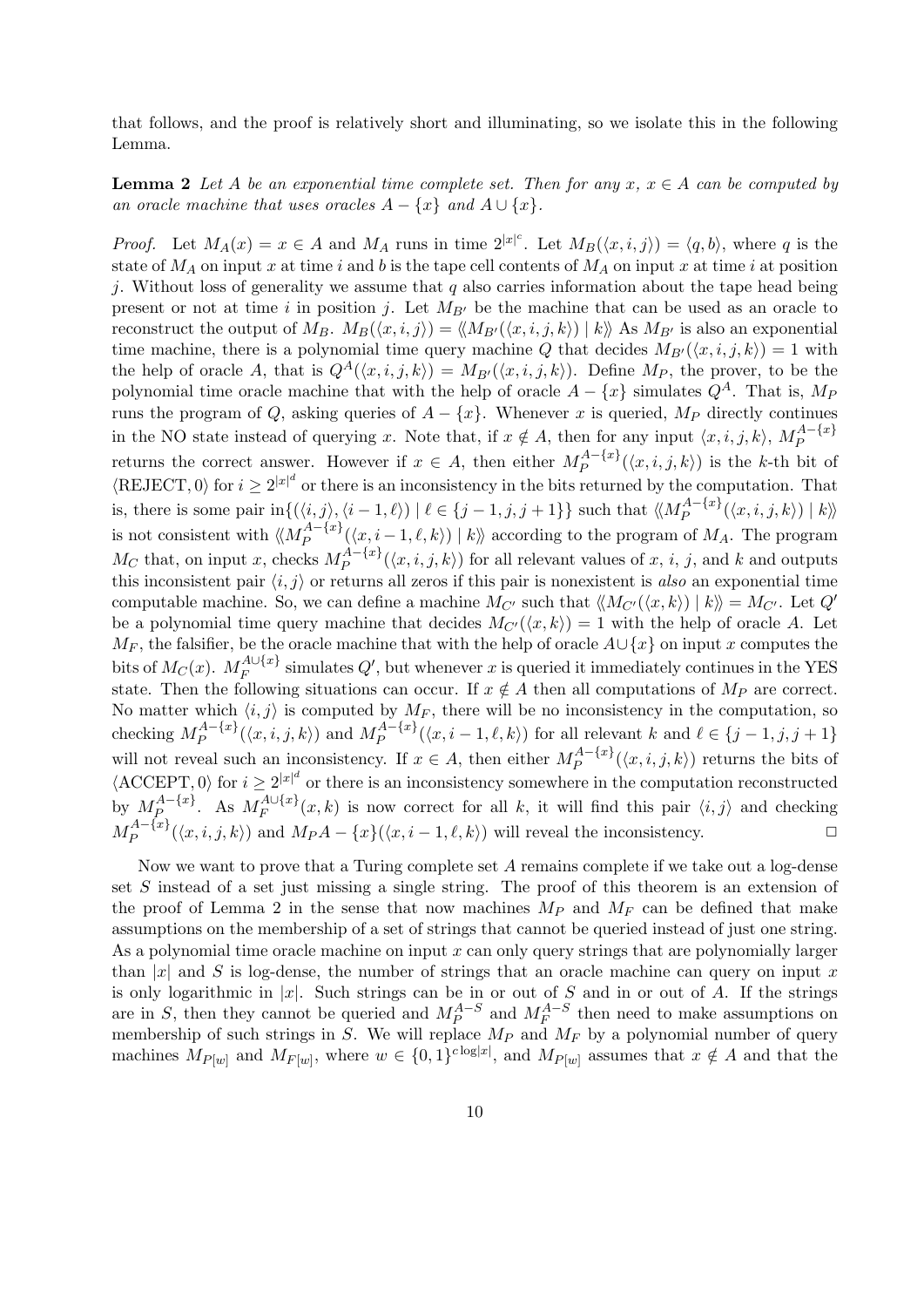*i*-th query that is in S is answered w<sub>i</sub>—all other strings can be queried.  $M_{F[w]}$  assumes that  $x \in A$ and that the *i*<sup>th</sup> query that is in  $S$  is answered  $w_i$ .

The actual proof is a bit more complicated, but this is the rough idea. We now turn to the statement of the theorem and its proof.

Theorem 4 Let A be Turing complete for exponential time and let S be a polynomial time computable log-dense set. The set  $A - S$  is also complete for exponential time.

*Proof.* We show the existence of a polynomial time oracle machine  $M_Q$  that for almost all x can decide membership in A by adaptive queries to oracle  $A - S$ .

Fix x large enough and let  $M_A$  be the machine that for some constant c decides  $x \in A$  in time  $2^{|x|^c}$ . Let s be a constant such that  $||S^{\leq n}|| \leq s \log n$ .

Without loss of generality we assume that any query machine that follows in this proof queries x on input x. Now let  $M_P$  be a polynomial time query machine that on input  $\langle x, i, j \rangle$  returns the bits  $\langle i, j \rangle$  of the computation of  $M_A$  on input x as in the proof of Lemma 2 and let  $M_F$ , also as in the proof of Lemma 2 be the machine that tries to show an inconsistency in  $M_A$ 's output for some values  $\langle i, j \rangle$ . We skip the construction of specific exponential time computable sets that are spelled out in the proof of Lemma 2 for  $M_P$  since these can be defined analogously. The sets for  $M_F$  are slightly more interesting and therefore we will spend some attention to these sets below. Let us first define a polynomial number of query machines that query  $A - (S \cup \{x\})$  as follows for  $w \in \{0,1\}^r$ , where r is some large enough constant such that S has less than  $r \log|x|$  strings up to lengths that can be queried by any of the machines involved.

 $M_{P[w]}^{A-(S\cup\{x\})}$  $P[w]$  $j = 0;$  Repeat simulate the program of  $M_P$  until the next query q. If  $q \notin S \cup \{x\}$  query  $q_i$ . If  $q = x$  then continue in the NO state. If  $q \in S$  then if  $w[j] = 1$  continue in the YES state else continue in the NO state;  $j = j + 1$ .

Note that all possible settings of the strings that can be queried on input x there is a  $w \in \{0,1\}^r$  such that w represents this setting, so if indeed  $x \notin A$  then at least one of  $M_{P[\omega]}^{A-(S\cup\{x\})}$  $P_{P[w]}^{(A= (S\cup \{x\})}(\langle x,i,j,k\rangle)$  returns correct and consistent bits for all i, j, and k. If  $x \in A$ , then there for every  $w \in \{0,1\}^r$  either  $(\forall i >$  $2^{|x|^d} \forall j) [M_{P[w]}^{A-(S\cup\{x\})}$  $P_{[w]}^{(A-1, S\cup \{x\})}(\langle x, i, j, k\rangle)$  is the k-th bit of  $\langle$ ACCEPT, 0}, or some pair  $\langle i, j \rangle$  and  $\langle i-1, \ell \rangle$  leads to inconsistent data. For given w checking  $M_{P[\omega]}^{A-(S\cup\{x\})}$  $P_{[w]}^{(A \to (S \cup \{x\})}(\langle x, i, j, k \rangle)$  for all relevant  $\langle i, j, k \rangle$  searching for an inconsistency is again an exponential time computation, so there exists an exponential time machine M<sub>C</sub> that on input  $\langle x, w \rangle$  searches for a pair  $\langle i, j \rangle$  such that  $\langle M_{Plw}^{A-(S\cup\{x\})}$  $\mathbb{P}_{P[w]}^{(A = \{S \cup \{x\})}(\langle x, i, j, k \rangle) \mid k\rangle$ and  $\langle\!\langle M_{P(w)}^{A-(S\cup\{x\})}\rangle$  $P_{P[w]}^{(A-1,0)(x)}(\langle x, i-1,\ell,r\rangle) | r\rangle$  are inconsistent with the program of  $M_A$  for some  $\ell \in$  $\{j-1, j, j+1\}$ . Again, there exists a machine  $M_{C'}$  that returns the bits of the computation of  $M_C$ our oracle machine  $M_F$  will again be such that  $M_F^A(\langle x, w \rangle) = M_C(\langle x, w \rangle)$ .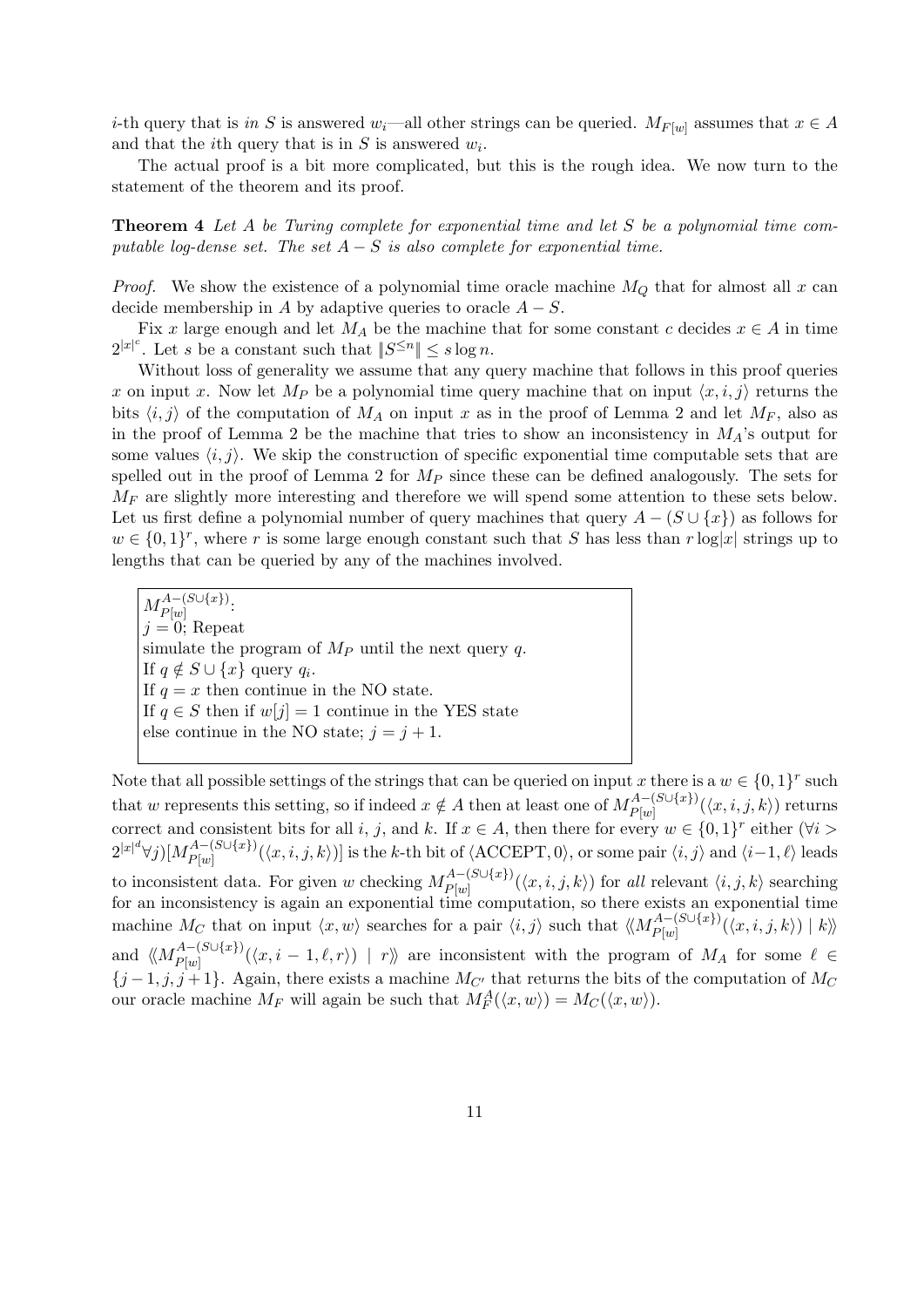Define the following query machines  $M_{F[w,w']}$  for  $w, w' \in \{0,1\}^r$ :

 $i = 0$ ; Repeat Simulate the program of  $M_F(\langle x, w \rangle)$  until the next query q. If  $q \notin S \cup \{x\}$  query  $q_i$ . If  $q = x$  then continue in the YES state. If  $q \in S$  then if  $w[j] = 1$  continue in the YES state else continue in the NO state;  $j = j + 1$ .

As noted, if  $x \notin A$  then there is a w such that  $M_{P[w]}(\langle x, i, j, k \rangle)$  returns correct and consistent bits for all *i*, *j*, and *k*. However, if  $x \in A$ , then every w such that  $[M_{P(w)}^{A-(S\cup\{x\}})]$  $\frac{P^{A-(S\cup\{x\})}}{P[w]}(\langle x,2^{|x|^{d}},0,k\rangle)]$  is the k-th bit of  $\langle$ REJECT, 0) or we must have some i and j such that  $\langle\!\langle M_{P[\omega]}^{A-(S\cup\{x\}}\rangle\rangle$  $P_{P[w]}^{A = (S \cup \{x\})}(\langle x, i, j, k \rangle) | k \rangle$  is inconsistent with  $\langle\!\langle M_{P[w]}^{A-(S\cup\{x\}}\rangle\rangle$  $P_{P[w]}^{(A-1,0)}(\langle x,i,\ell,r\rangle) | r\rangle$  for some  $\ell \in \{j-1,j,j+1\}$ . and there must be some w' such that  $M_{F[w',w]}$  uses the correct oracle and demonstrates this inconsistency for w.  $\Box$ 

Using the previous Theorem as a base case we can show the following extension, just as in [BvMFT00]. The details will be in the full version of the paper.

**Theorem 5** Let A be Turing complete for  $\Delta_k^{\text{EXP}}$  and let S be a polynomial time computable logdense set. The set  $A-S$  is also complete for  $\Delta_k^{\text{EXP}}$ .

## 6 Non-relativization and EEXPSPACE

We will show in this section that Theorem 4 and 5 do not relativize. The construction of the oracle is similar to the one in [BvMFT00], and as in that paper we get an absolute result for EEXPSPACE: There exists a set in  $A \in EEXPSPACE$ , that is 3 truth-table complete, and a log-dense set  $S \in P$ such that  $A - S$  is not Turing complete for EXP anymore.

**Theorem 6** There exists an oracle A and a set B that is Turing complete for  $EXP<sup>A</sup>$  and a logdense set  $S^A$  computable in polynomial time, such that  $B^A - S^A$  is not Turing complete for  $\text{EXP}^A$ .

Proof. Buhrman et al. [BvMFT00] show that there exists a set complete for EEXPSPACE that is not autoreducible. Details of the construction learn that the set is complete by the reduction that on input x first queries  $0^{b(|x|)}$  where b is some fast growing function that divides ranges of diagonalization and then queries either  $\langle 0, x \rangle$  or  $\langle 1, x \rangle$  depending on the outcome of the first query. It turns out that membership of  $0^{b(|x|)}$  and membership of the strings  $(0, x)$ ,  $(1, x)$  that can be queried on input  $0^{b(|x|)}$  can be set in such a way that if  $0^{b(|x|)}$  may not be queried, then the reduction diagonalized against in that region cannot determine membership of  $0^{b(|x|)}$  in the set, yet membership in K of a string x can always be coded *either* on  $\langle 0, x \rangle$  if  $0^{b(|x|)}$  is not put in the set or on  $\langle 0, x \rangle$  if  $0^{b(|x|)}$  is put in the set, so that the set is indeed complete.

We note the following about their proof. First of all the function  $b$  can be taken to be any function, provided that it creates large enough gaps. So the subset  $\{0^{b(n)}|n \in \omega\}$  can be taken to meet any given denseness condition, and can be taken to be easily computable. Second, the only reason that the set is very hard to compute is that for each reduction a great many strings have to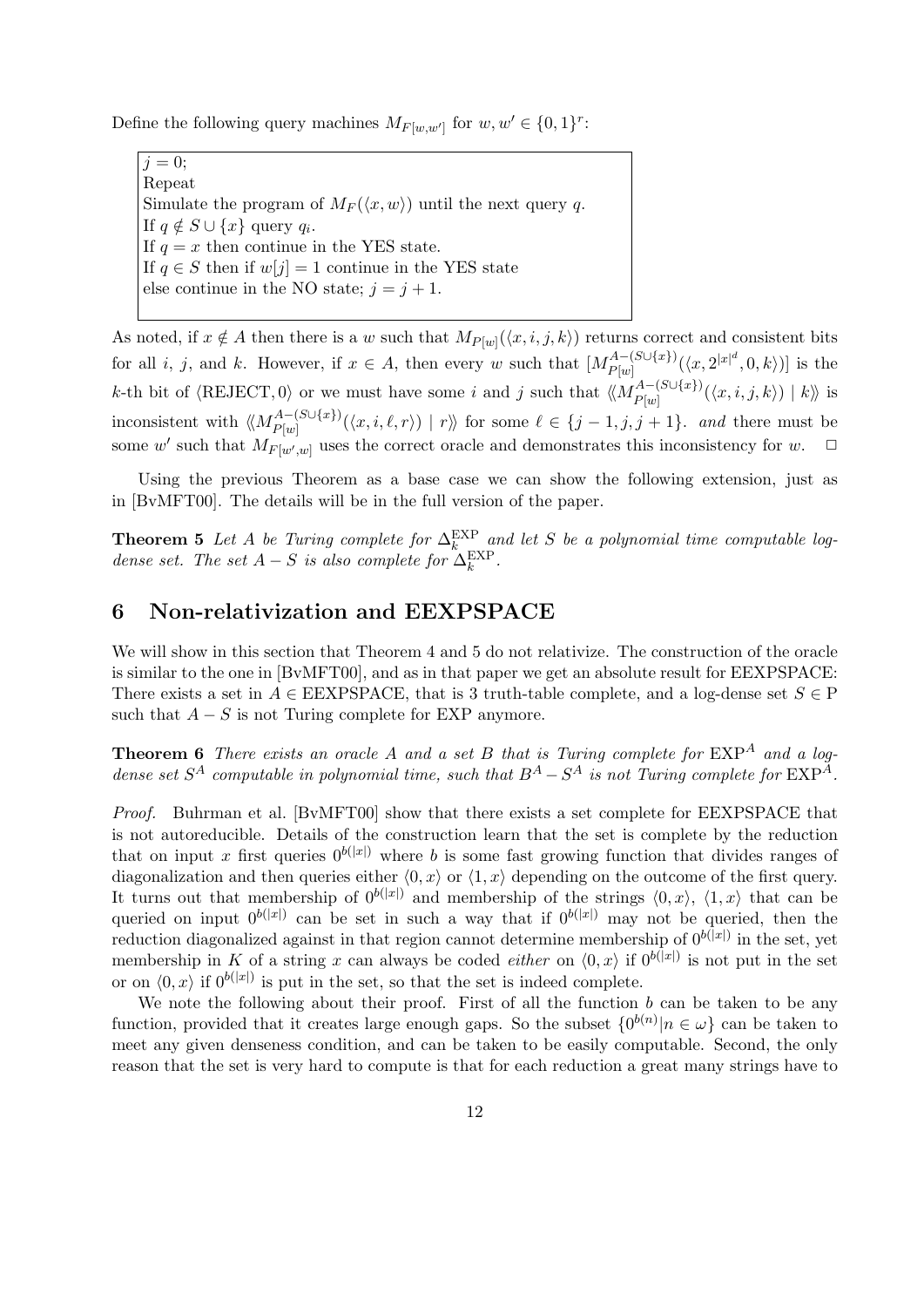be examined to determine the so-called type of the reduction, i.e., which decides whether  $0^{b(n)}$  is in or out of the set. Now suppose we follow this construction for our set  $B$ , but now stage by stage also constructing an oracle  $A$ , by putting in a string  $x$  in the set and then simultaneously putting  $0^{2|x|^2}$  in the oracle. Then the set B becomes:

- 1. Exponential time computable, since on input x we can query  $0^{2|x|^2}$  to determine  $x \in B$ .
- 2. Exponential time hard, since  $K^X$  is linear exponential time computable for any oracle X, so at any stage coding of K can still be done since  $x \in K$  is encoded in the oracle (and therefore in B) at a length that cannot be queried by the linear exponential time computing  $K^A$ .
- 3. Not auto-reducible, since any Turing reduction fails on some string  $0^{b(n)}$

Therefore,  $(B - \{0^{b(n)} | n \in \omega\})^A$  is not complete for  $EXP^A$ , since B does not reduce to this set.  $\Box$ 

As the oracle constructed in the previous proof itself is EEXPSPACE computable, this also gives.

**Theorem 7** There exists a set in  $A \in EEXPSPACE$ , that is 3 truth-table complete, and a log-dense set  $S \in \mathcal{P}$  such that  $A - S$  is not Turing complete for EEXPSPACE.

# 7 Conclusions and Open Questions

Theorems 7 and 5 show that the robustness property studied in this paper can be used for proving lower bounds and separating complexity classes. This is because an answer to the question whether the complete sets for EEXP are robust will either way separate complexity classes. If on one hand for every 3 truth-table complete set  $A \in EEXP$ , and every log-dense set  $S \in P$ ,  $A-S$  is still Turing complete for EEXP then by Theorem 7 it follows that EEXP  $\neq$  EEXPSPACE and via padding  $P \neq PSPACE$ . However on the other hand if there exists a Turing complete set  $A \in EEXP$ , and a log-dense set  $S \in \mathcal{P}$ , such that  $A - S$  is not Turing complete for EEXP by Theorem 5 it follows that for every  $k, \Delta_k^{EXP} \neq \text{EEXP}$  and by padding that  $\Delta_k^P \neq \text{EXP}$ .

These results are analogous to the results about autoreducibility and complete sets [BvMFT00]. However studying the Robustness of complete sets has the advantage that we can set several parameters: the type of reduction, the complexity class we study, and the density of the set  $S \in \mathcal{P}$ . As it turns out for various settings of these parameters we get separation of complexity classes. In addition to the autoreducibility results we get that in order to prove that EXP does not have polynomial size circuits one could show that the Turing complete sets for EXP are robust against removal of a polynomially dense set in P.

| question                                   | yes                     | no                                 |
|--------------------------------------------|-------------------------|------------------------------------|
| Are $\leq_m$ -complete sets in EXP robust  |                         |                                    |
| against subexp-dense P sets?               | open                    | $EXP \subseteq 2^{o(n)}$ -circuits |
| Are $\leq_T$ -complete sets in EXP robust  |                         |                                    |
| against sparse P sets?                     | $EXP \nsubseteq P/poly$ | open                               |
| Are $\leq T$ -complete sets in EEXP robust |                         |                                    |
| against log-dense P sets?                  | $P \neq PSPACE$         | $PH \neq EXP$                      |

With this respect a gap remains between the robustness of Turing complete sets against removal of log-dense sets in P Theorem 4 and poly-dense removal, implying EXP  $\notin$  P/poly.